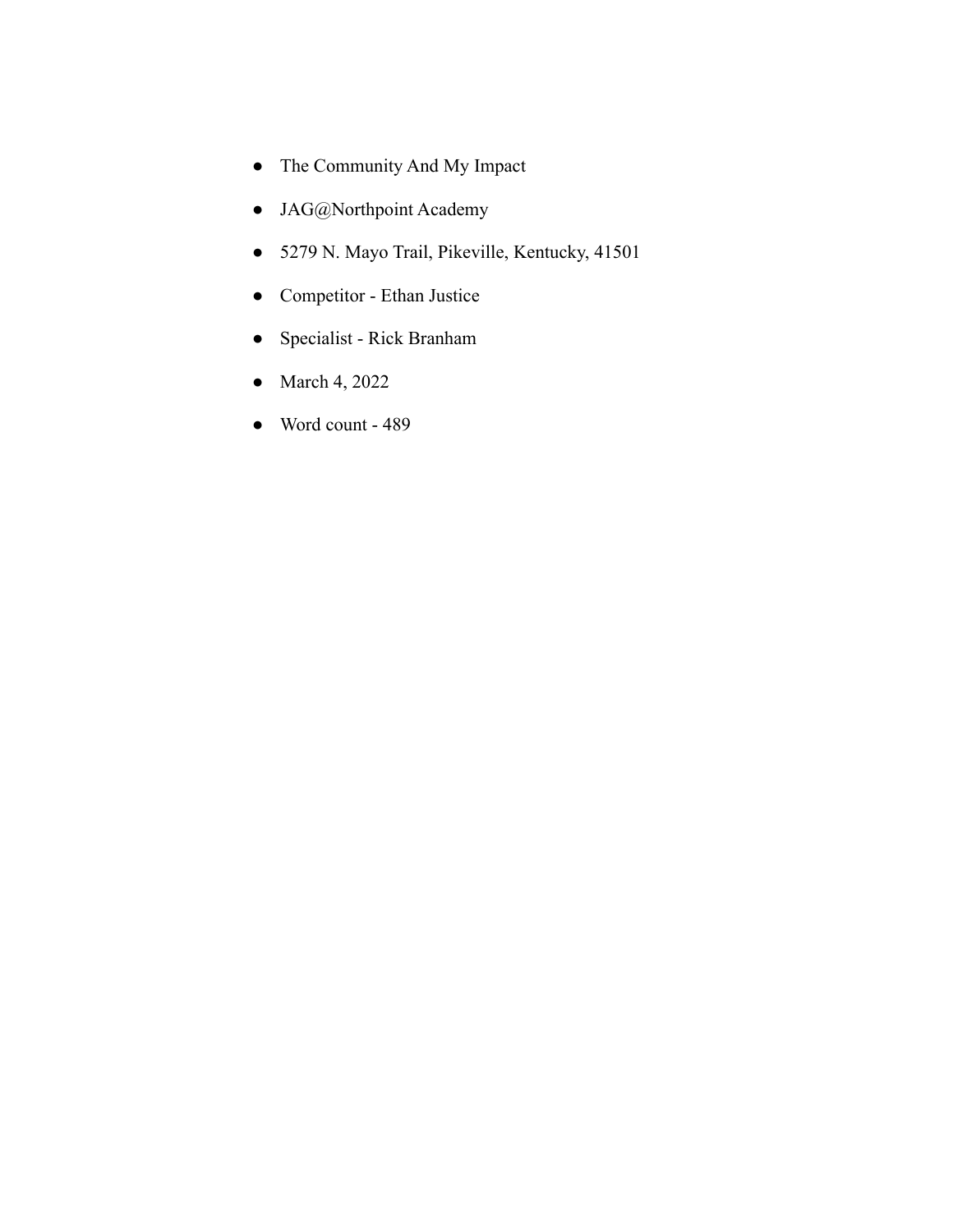When was the last time you did a service for your community? Were you able to see your own impact? Before joining my JAG program, I never dreamed that I could make an impact on my community. Now, I am able to influence others through projects like our non-profit free store, our student run thrift store, and our homeless shelter donations. Thanks to these projects, I realize that together we can make an impact in our community.

The Free Resource Store is my favorite way to contribute to my community. The school district provides a space on our campus where we warehouse necessities such as clothing, food, school supplies, and hygiene products. These services are provided for those in need, all free of charge. For example, because of the free store, I have had the opportunity to help the struggling mom feed her children. Furthermore, I have helped classmates who are having a rough time at home. My JAG program has made a way for these burdens to be lifted and see those served leave our center smiling. Together we can provide students and local community members with much-needed supplies for absolutely zero dollars.

In addition to the Free Resource Store, my JAG Program operates a retail thrift store. Similar to your local Goodwill, our retail store offers clothing, shoes, and household items that we obtain through donations and from our partnership with the United Helping Hand. We sell these items back to shoppers from our community at an affordable price. While we give thrifty shoppers an outlet to find treasures, families with lower incomes have the opportunity to provide necessities for their families. More importantly, our thrift store gives JAG students an opportunity to get